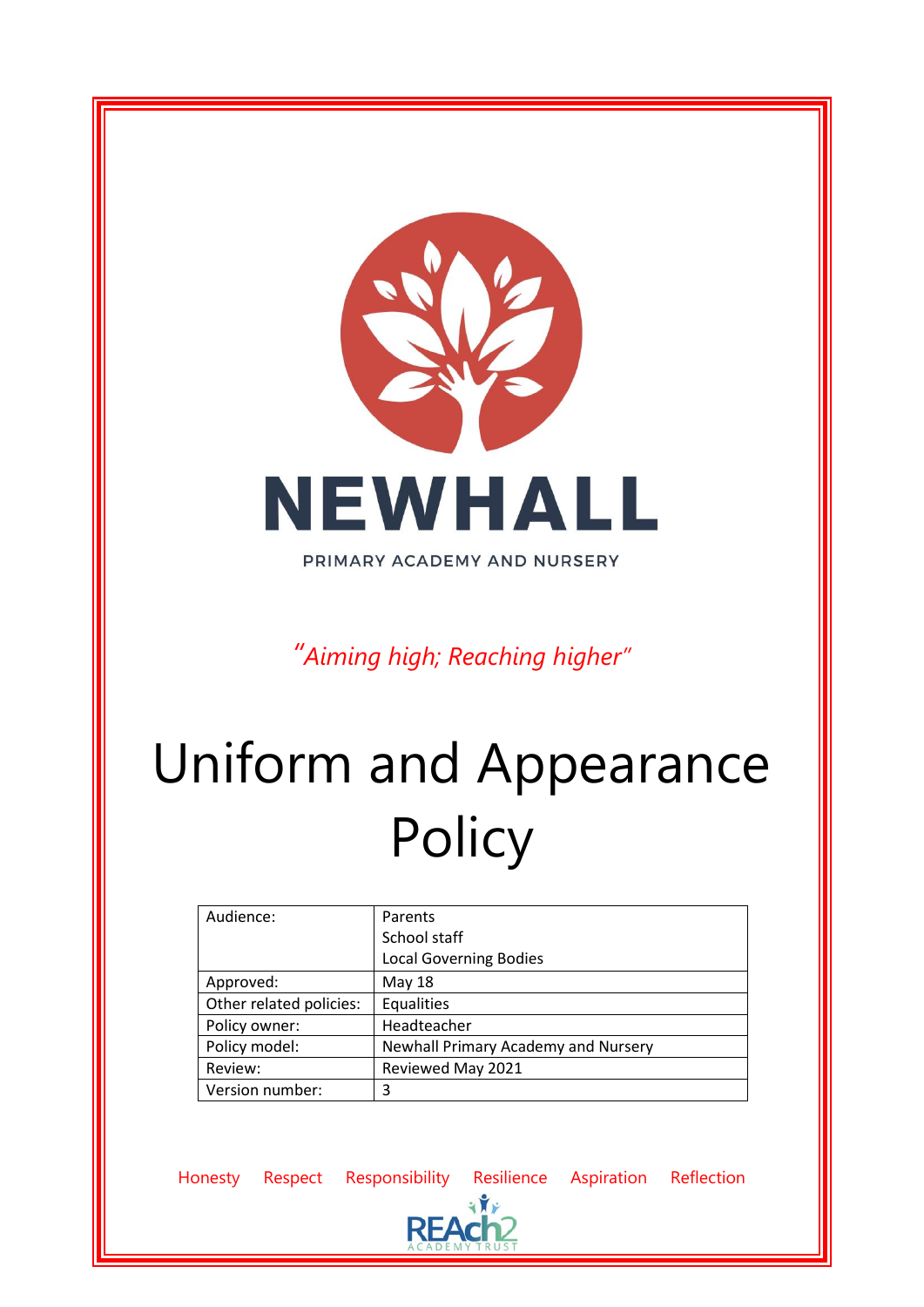## **Aims**

Our Academy and Nursery Uniform Policy is based on the notion that a uniform:

- promotes a sense of pride in the Academy and Nursery;
- engenders a sense of community and belonging towards the Academy and Nursery;
- is practical and smart;
- identifies the children with the Academy and Nursery;
- prevents children from coming to the Academy and Nursery in fashion clothes that could be distracting;
- builds self esteem as it makes children feel equal to their peers in terms of appearance;
- is regarded as suitable wear for the Academy and Nursery and good value for money by most parents;
- is designed with health and safety in mind.

## **Role of the parents**

We ask all parents who send their children to our Academy and Nursery to support the Uniform Policy. We believe that parents have a duty to send their children to the Academy and Nursery correctly dressed and ready for their daily learning. One of the responsibilities of parents is to ensure that their child has the correct uniform, and that it is clean and in good repair.

The Academy and Nursery welcomes children from all backgrounds and faith communities. If there are serious reasons, for example on religious grounds, why parents want their child to wear clothes that differ from the uniform, the Academy and Nursery will look sympathetically at such requests.

We encourage parents and carers to contact the Academy or Nursery if they are unsure about any aspect of the policy or if they have difficulty abiding by it for any reason.

## **The role of Governors**

The Governing Body supports the Head Teacher in implementing the Uniform Policy. It considers all representations from parents regarding the Uniform Policy and liaises with the Head Teacher to ensure that the policy is implemented fairly and with sensitivity.

Governors ensure that the Uniform Policy helps children to dress sensibly, in clothing that is hardwearing, safe and practical.

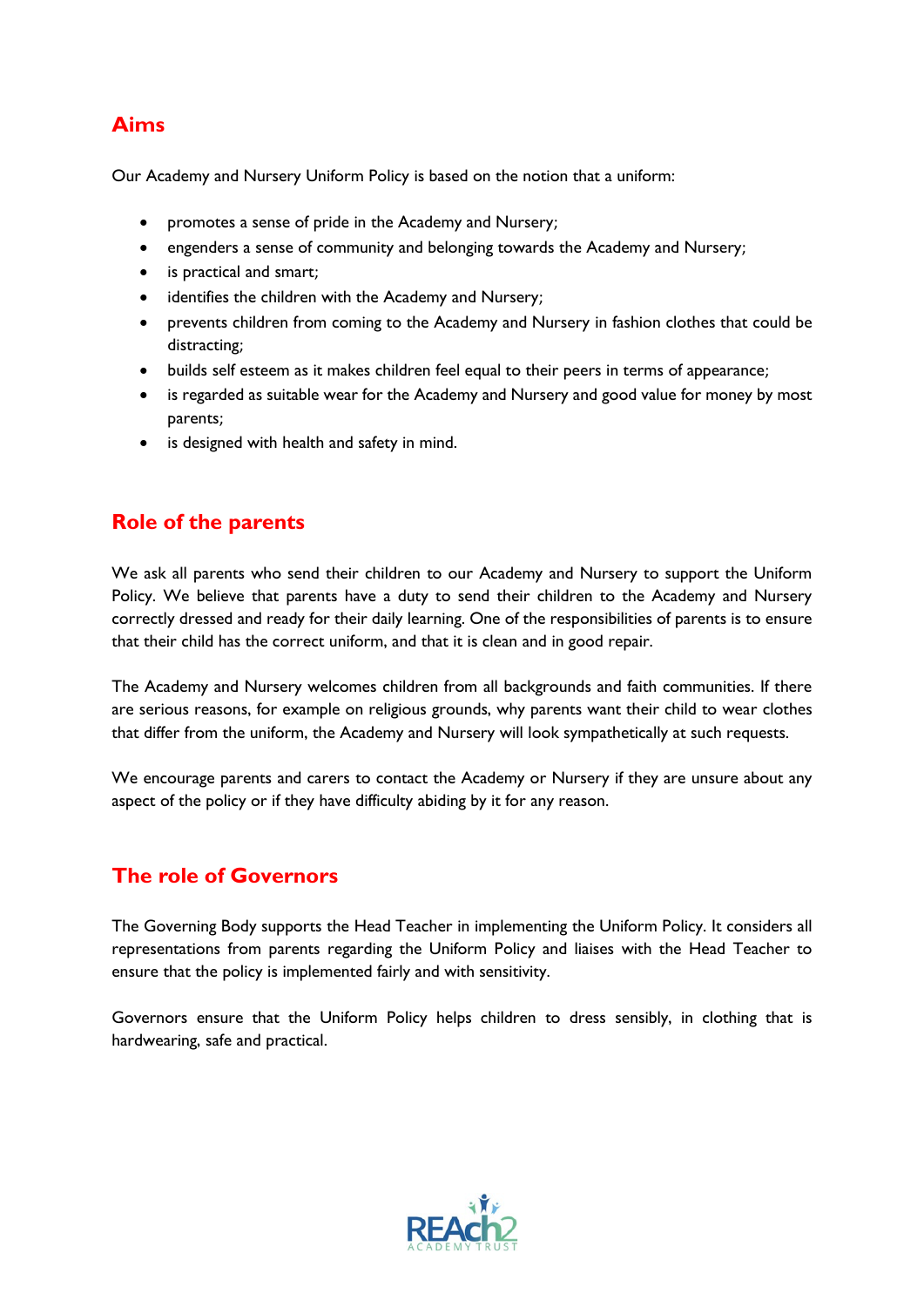### **The Uniform**

The Academy and Nursery colours are red, black and white.

#### **Nursery Uniform**

- Black jogging bottoms, leggings or school trousers or black school skirt or pinafore dress
- Red Newhall polo shirt\*
- Red Newhall round-neck jumper or cardigan\*
- Sensible footwear (no flip flops or heeled shoes)
- Wellies

In the summer a red and white check gingham dress or black shorts may be worn.

#### **Academy Uniform**

- Black school trousers or black school skirt or pinafore dress
- White Newhall polo shirt\* (Year R-4) **or** collared shirt (Year 5-6)
- Red Newhall v-neck jumper\* or cardigan\*
- Black or white short socks or tights
- Black school shoes
- School tie\* (Year 5-6)
- Red Newhall Bookbag \* (Year R-2) or red Newhall Rucksack \* (Year 3-6)

In the summer a red and white check gingham dress or black tailored shorts may be worn.

#### **Academy PE Kit**

- Red Newhall PE t-shirt\*
- **Black PE shorts**
- Black plimsolls for indoor PE
- Trainers for outdoor PE
- Black tracksuit bottoms for outdoor PE (**Optional** Newhall tracksuit bottoms available\*)
- Red tracksuit top for outdoor PE (**Optional** Newhall tracksuit top available\*)
- Red Newhall drawstring PE bag\*
- For swimming, children require a swimming costume and swimming hat

#### *\* The items starred with an asterisk can be purchased from Create Identitee*

We want to develop a sense of pride and belonging in our children and as such we expect our children to be easily identified as a Newhall pupil, more especially when they are in a public space or when they may be off site visiting a venue where a number of other schools may be attending.

If we find that a child is wearing clothing not specified on the uniform list without good reason:

- 1. The Key Worker/Class Teacher will speak to parents at the end of the day about the lack of correct uniform.
- 2. Send a letter home reminding parents and carers of the uniform Policy.
- 3. Arrange a meeting for the parents with the Nursery Manager/Head or Phase Leader.

*All uniform should be labelled, either with embroidered initials, a laundry marker pen or with an iron-on/sewn-in label.*